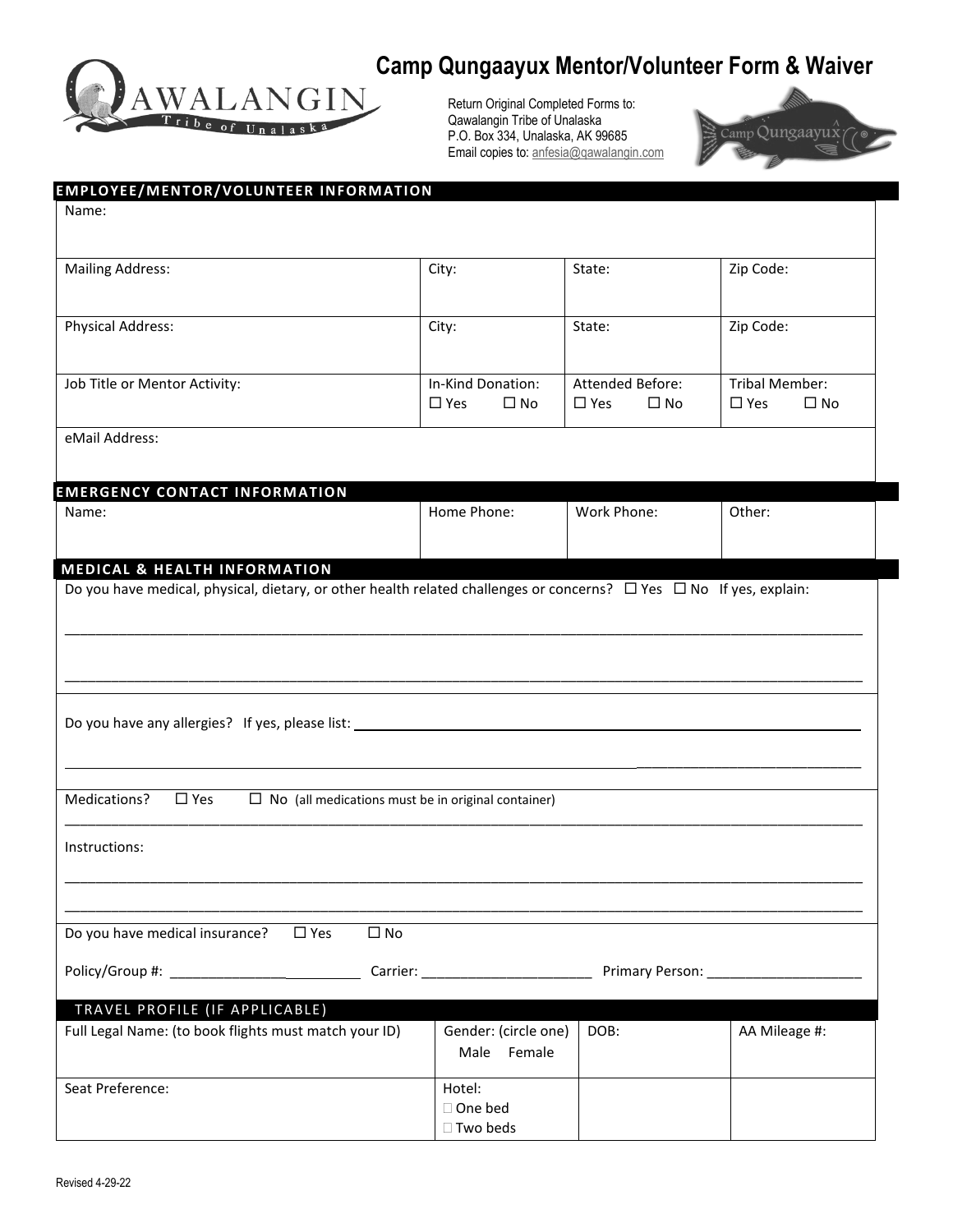#### **MEDIA RELEASE**

#### (initial)

\_\_\_\_\_\_\_\_\_ On occasion, the Qawalangin Tribe staff may film and/or take photos of participants enrolled in this event. Please be aware that these photos are for the Qawalangin Tribe and event contributors use (to include but not limited to: Qawalangin Tribe of Unalaska, KUCB, APIA, O.C., APICDA, Alaska Community Foundation, Aleut Foundation, Aleut Corporation, Aleutian Housing Association, APIA Federally Recognized Tribes, Museum of the Aleutians) and may be used in pamphlets, flyers, brochures, digital stories and/or on websites or Facebook. By signing below, I grant my permission, the right to incorporate my and/or my child's (children's) photograph and/or personal experience and/or video footage taken as a result of participating (alone or together with other materials), in whole or in part in the activity/activities.

### **CODE OF CONDUCT – Student and Parent must sign acknowledgment**

Violations of the code of conduct are strictly prohibited and will not be tolerated. Violations include:

- Bullying or taking unfair advantage of another participant, mentor or volunteer.
- Conducting yourself in a manner that is unsafe or endangers the life, safety, or health and well-being of others.
- Failing to follow rules or cooperate with adult supervision.
- Verbally, physically, or visually harassing another or directing abusive language, discourteous or rude behavior, or threats or actual violence towards a staff member, volunteer, mentor or another participant or group.
- Bringing onto the event venue dangerous or unauthorized materials such explosives, firearms, weapons or other similar items.
- Possession or use of alcoholic beverages or illegal drugs on the event venue or reporting to the program while under the influence of drugs or alcohol.

# $\frac{S_{\text{funder}}}{S_{\text{funder}} + S_{\text{funder}} + S_{\text{funder}} + S_{\text{funder}} + S_{\text{funder}} + S_{\text{funder}} + S_{\text{funder}} + S_{\text{funder}} + S_{\text{funder}} + S_{\text{funder}} + S_{\text{funder}} + S_{\text{funder}} + S_{\text{funder}} + S_{\text{funder}} + S_{\text{funder}} + S_{\text{funder}} + S_{\text{funder}} + S_{\text{funder}} + S_{\text{funder}} + S_{\text{funder}} + S_{\text{funder}} + S_{\text{funder}} + S_{\text{funder}} + S$

understand that I may be removed from the program if I violate any of these rules. I have read the Qawalangin Tribe's Code of Conduct. I agree to abide by the rules described above and

(Parent Initial) understand that I may be removed from the program if I violate any of these rules.

## **GENERAL WAIVER OF LIABILITY &**

### **Waiver of Liability Related to COVID-19 or another Communicable Disease**

\_\_\_\_\_\_\_\_\_ **Please read this form carefully and be aware that in signing this form and participating in this activity, you will be expressly assuming the risk and legal liability and waiving and releasing all claims for injuries, damages or loss which you and/or your child/ward might sustain as the result of participating in any and all activities connected and associated with this activity**. I recognize and acknowledge that there are certain risks of physical injury to participants in this activity, and I voluntarily agree to assume the full risk of any injuries, damages or loss, regardless of severity, that my child/ward and/or I may sustain as a result of participating in this activity. I further agree to waive and relinquish all claims that I and/or my child/ward and/or any related third party may have (or accrue to me and/or my child/ward) as a result of participating in this activity against the Qawalangin Tribe its officers, agents, directors, volunteers, and employees (hereinafter collectively referred to as "Parties".) (Initial)

\_\_\_\_\_\_\_\_\_ **The Coronavirus has been declared a worldwide pandemic by the World Health Organization**. COVID-19 is reported to be extremely contagious with the capacity to transmit from person-to-person through respiratory droplets and/or by contact with contaminated surfaces and objects. **The Qawalangin Tribe of Unalaska follow all recommended guidelines for limiting the transmission of COVID-19 as set forth by the City of Unalaska, State of Alaska and CDC. The Qawalangin Tribe will implement and strictly enforce these guidelines among the attendees, Mentors, Staff and Volunteers during the camp. Even with these measures, it is not possible to completely prevent the presence of the disease. The Qawalangin Tribe cannot guarantee that you will not become exposed to or contract COVID-19, or another communicable disease while participating in Camp Qungaayux. Attending the event could increase your risk and your child(ren)'s risk of contracting COVID-19, or another communicable disease.**

(Initial) **Please Initial** 

**the following:**

(Initial)

\_\_\_\_\_\_\_\_\_ **By Registering for Camp Qungaayux on behalf of yourself or your minor child(ren), you acknowledge that by choosing to attend the Qawalangin Tribe of Unalaska's - Camp Qungaayux may be exposing yourself, or your minor child(ren), to and/or increasing your risk of contracting COVID-19 or another communicable disease. And in order to take all precautions for yourself and others, you attest that:**

- In the last 14 days leading up to the event, you have not experienced any of the following symptoms: cough, shortness of breath or difficulty breathing, fever, chills, body aches for unknown reasons, sore throat, or new loss of taste or smell.
- You have not traveled internationally within 14 days prior to the event date.
- You do not believe you have been exposed to someone with a suspected and/or confirmed case of COVID-19 within the last 14 days prior to the event.
- You have not been diagnosed with COVID-19 and not yet cleared as non-contagious by state or local public health authorities with 14 days prior to the event date.